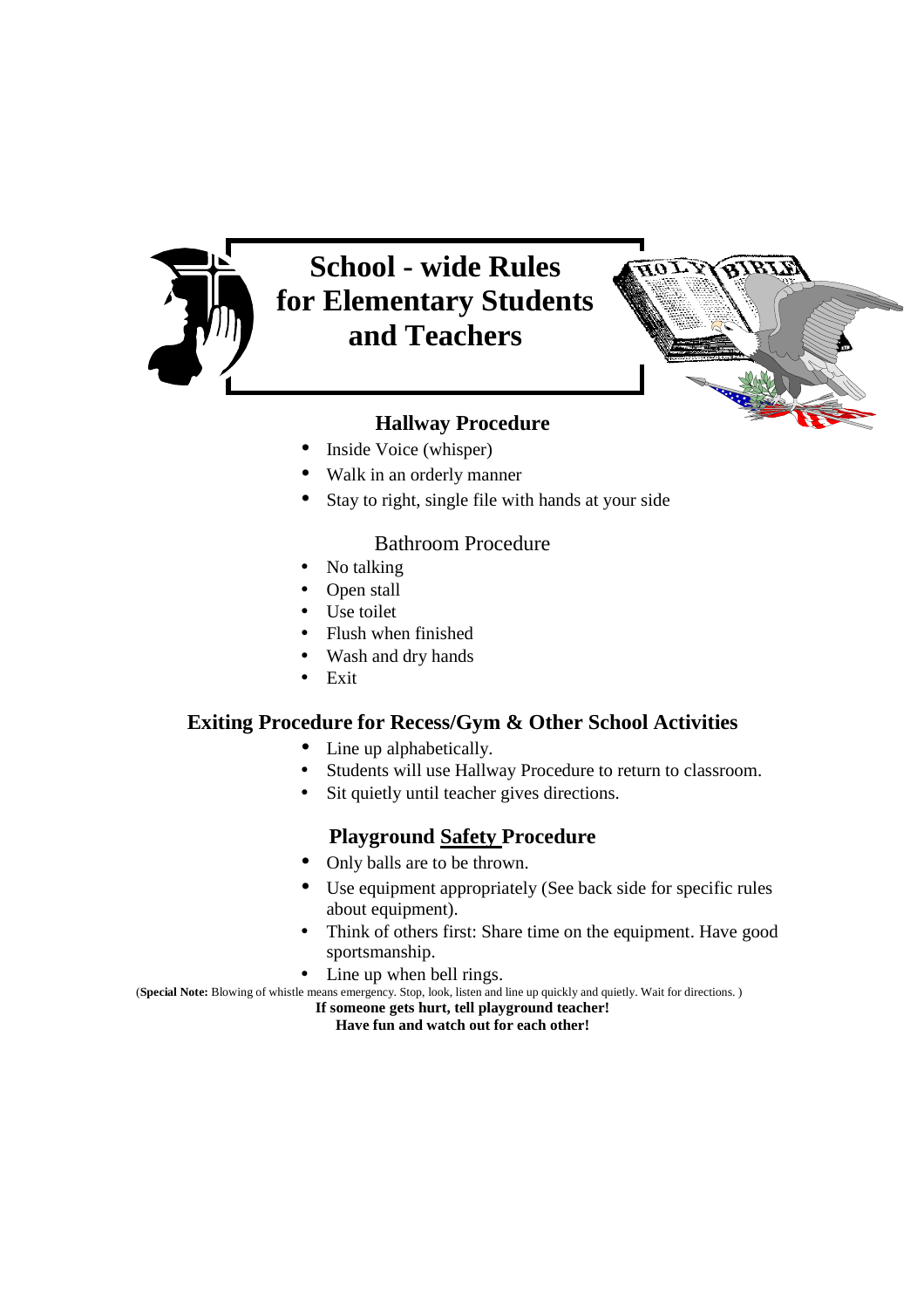## **GUIDELINES FOR USING EQUIPMENT APPROPRIATELY**



#### **SWINGS**

- Sit upright in the seat.
- Stop before getting out.
- Stay a safe distance from the swings.

**ng Horses:** Primary grades ONLY K-5, 1<sup>st</sup> & 2<sup>nd</sup>  **Regular Swings:** All ages

### **TEETER-TOTTER**

- One child sitting, and holding on to the handle.
- Be careful when you get off.

#### **MERRY-GO-ROUND**

- Watch out for each other when getting on.
- Hands and feet remain stationary unless pushing to go faster.
- Listen to other riders about speed.
- Be careful when getting off.



#### **MONKEY BARS**

- No Chicken games or pulling off other students.
- Girls remember modesty; wear shorts under dress.

#### **TIRES**

- No pushing or shoving.
- Weather will determine use.
- Tag is O.K.

#### **OPEN FIELD**

- Obey boundaries; side is fence out of bounds. Do not go beyond ½ way out from west playground fence.
- All ages play and share together.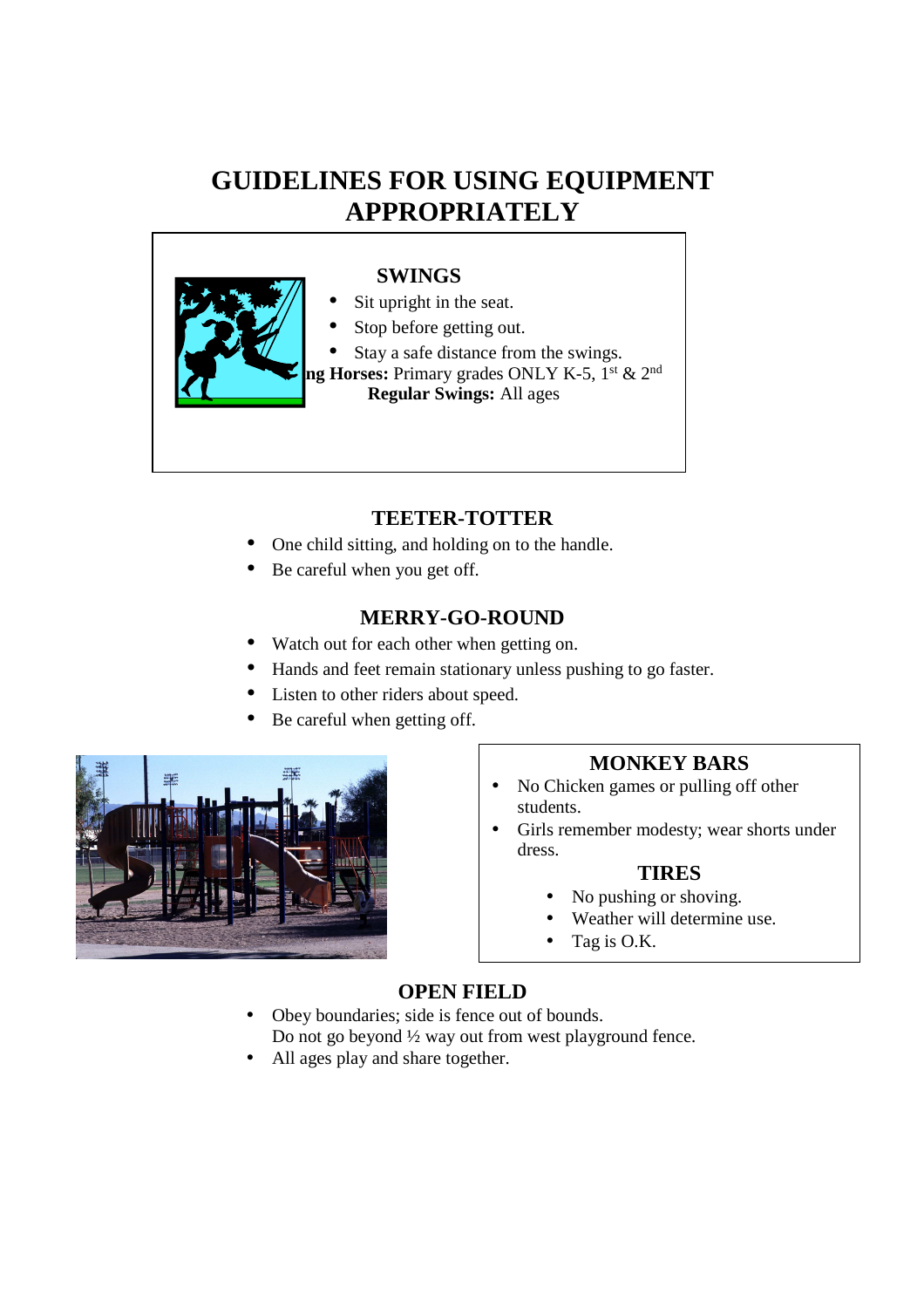#### **CLASSROOM RULES**

- Follow Directions
- Look
- Listen
- Do tasks immediately



## **PROCEDURE FOR** *INTERRUPTING* **A CLASSROOM**

- Visitor knock Please wait for response before opening or peeking into classroom
- Teacher responds
- Students stand up
- Visitor responds
- Students are seated
- Students continue with activity

(Parents and friends please leave forgotten items under coat or on student's hook in the hallway.)

## **AFTER - SCHOOL DISMISSAL**

- Listen for teacher to give directions for dismissal
- Go into the hall and get coat, backpack & papers
- Return to classroom and wait for your parent

#### **HOW TO GET SOMEONE'S ATTENTION**

- Look at the person
- Signal appropriately for attention
- Wait to be called on, or chosen
- Use a nice voice